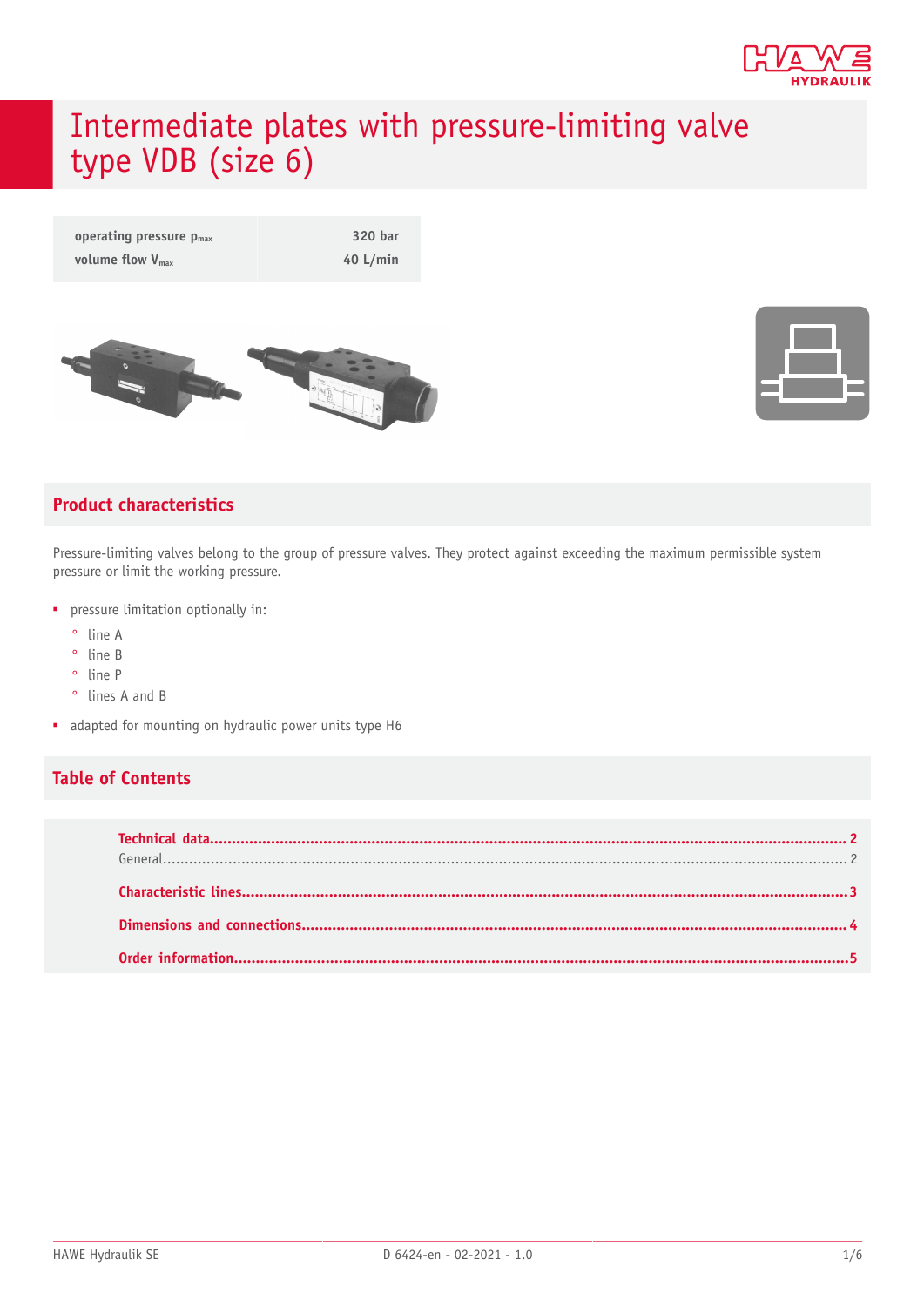

# <span id="page-1-0"></span>**Technical data**

#### **General**

#### <span id="page-1-1"></span>**General**

| type                                                 | design | weight<br>[kg]                     | ambient temperature mounting position |           | connection size              |
|------------------------------------------------------|--------|------------------------------------|---------------------------------------|-----------|------------------------------|
| poppet valve, directly subbase mounted<br>controlled | valve  | VDB1ZP06 : 1.15<br>VDB2ZP06 : 2.15 | $-30$ to $+50$                        | arbitrary | IS04401-03-02-0-05<br>(NG06) |

### **Hydraulic parameters**

Hydraulic fluid: mineral oil according to DIN 51524, other media on request

| max. operating pressure         | 320 bar                                 |
|---------------------------------|-----------------------------------------|
| max. volume flow                | 40 $L/min$                              |
| hydraulic fluid temperature     | $-25$ to $+70$ °C                       |
| viscosity                       | 10-600 mm <sup>2</sup> /s               |
| permissible degree of pollution | max. class 22/19/16 according ISO 4406  |
| filter recommendation           | filter retention rate $\beta_{25} > 75$ |

#### **Actuation**

**actuation types** mechanically (see order information)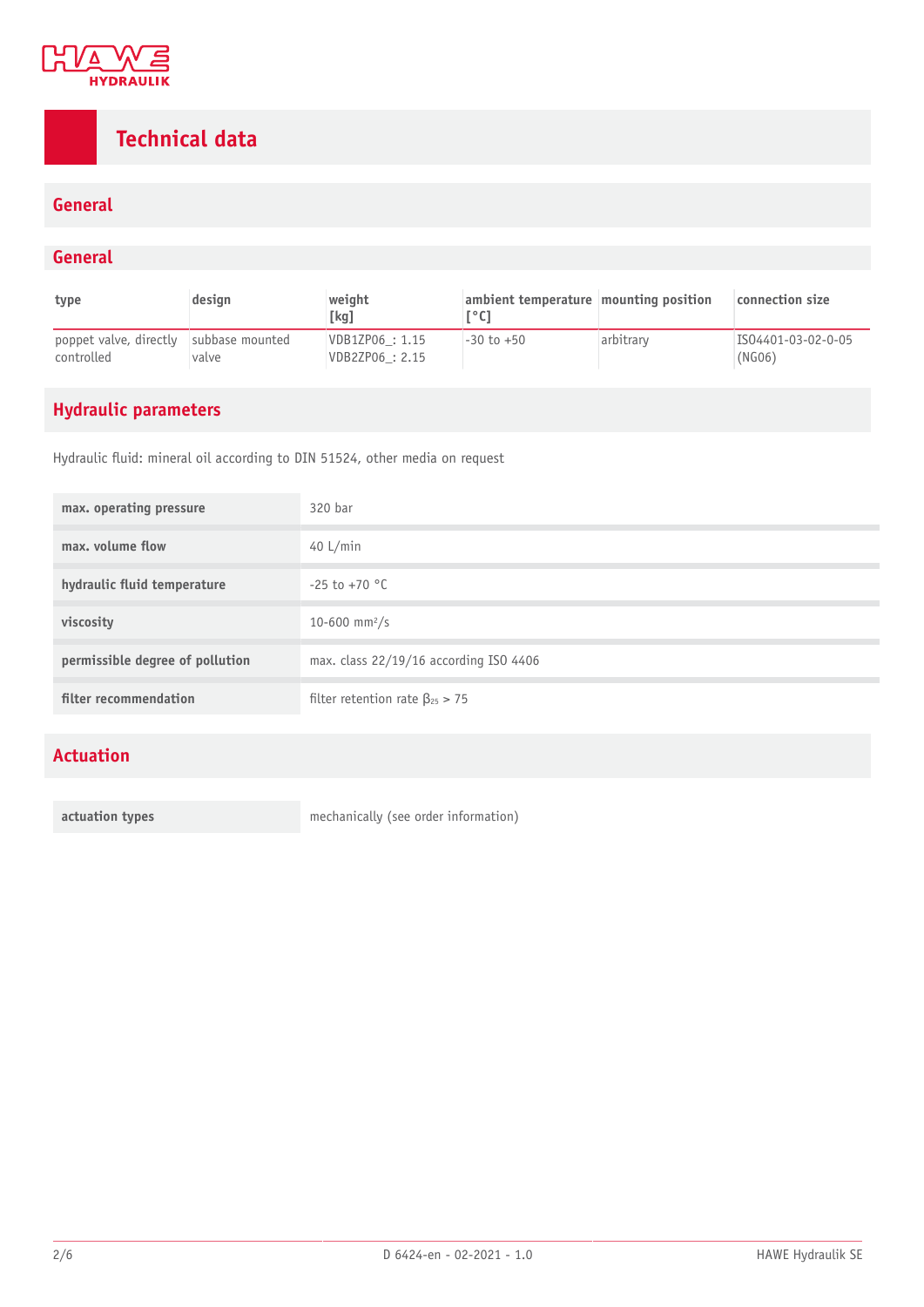

# <span id="page-2-0"></span>**Characteristic lines**



measured at +50 °C temperature of hydraulic fluid, viscosity 35 mm<sup>2</sup>/s, tolerance  $\pm$ 5 %

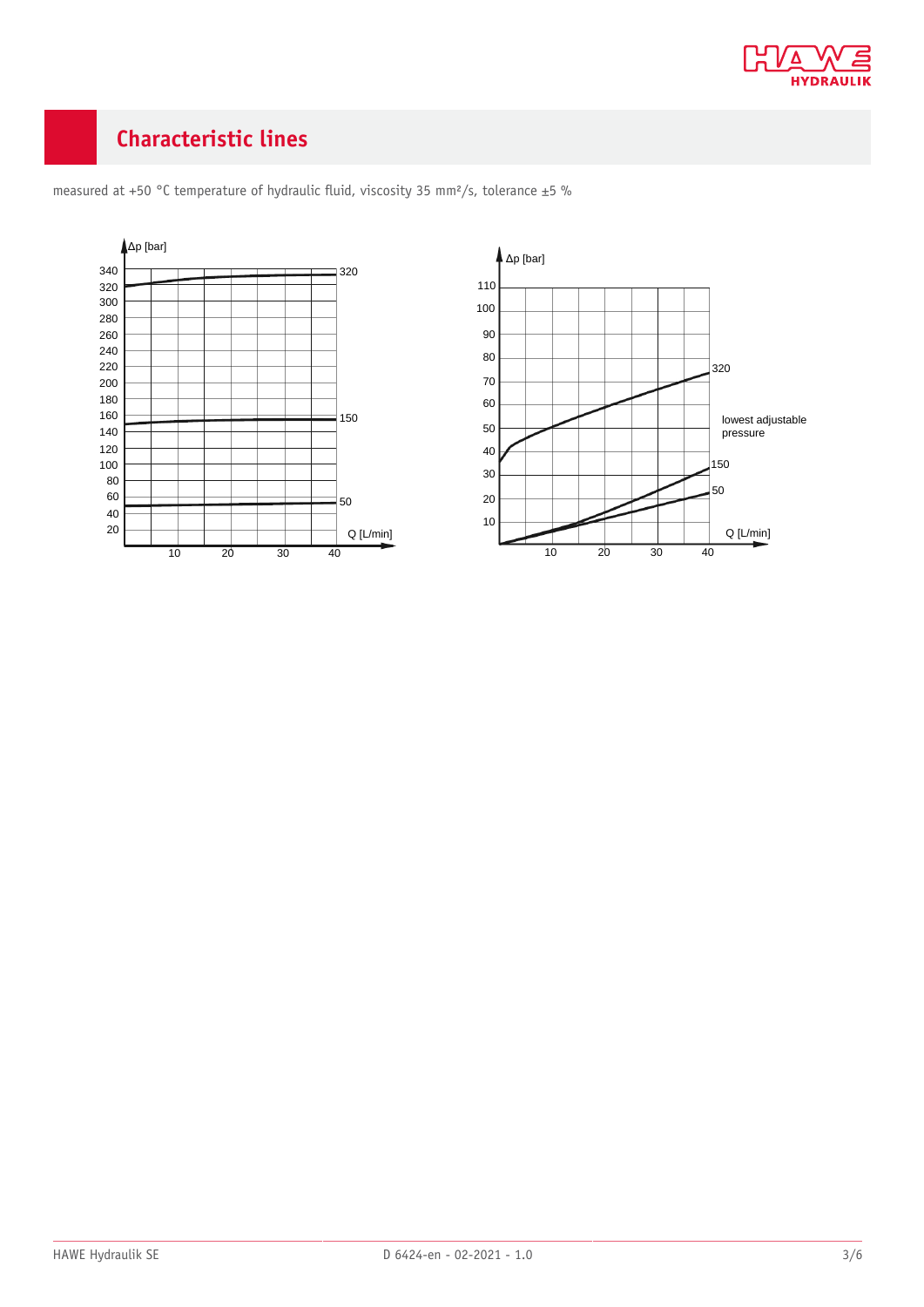

### <span id="page-3-0"></span>**Dimensions and connections**

Dimensions are given in mm.

#### **VDB1ZP06\_**



**VDB2ZP06\_**



4 O-rings 9.25 x 1.78 are included in the delivery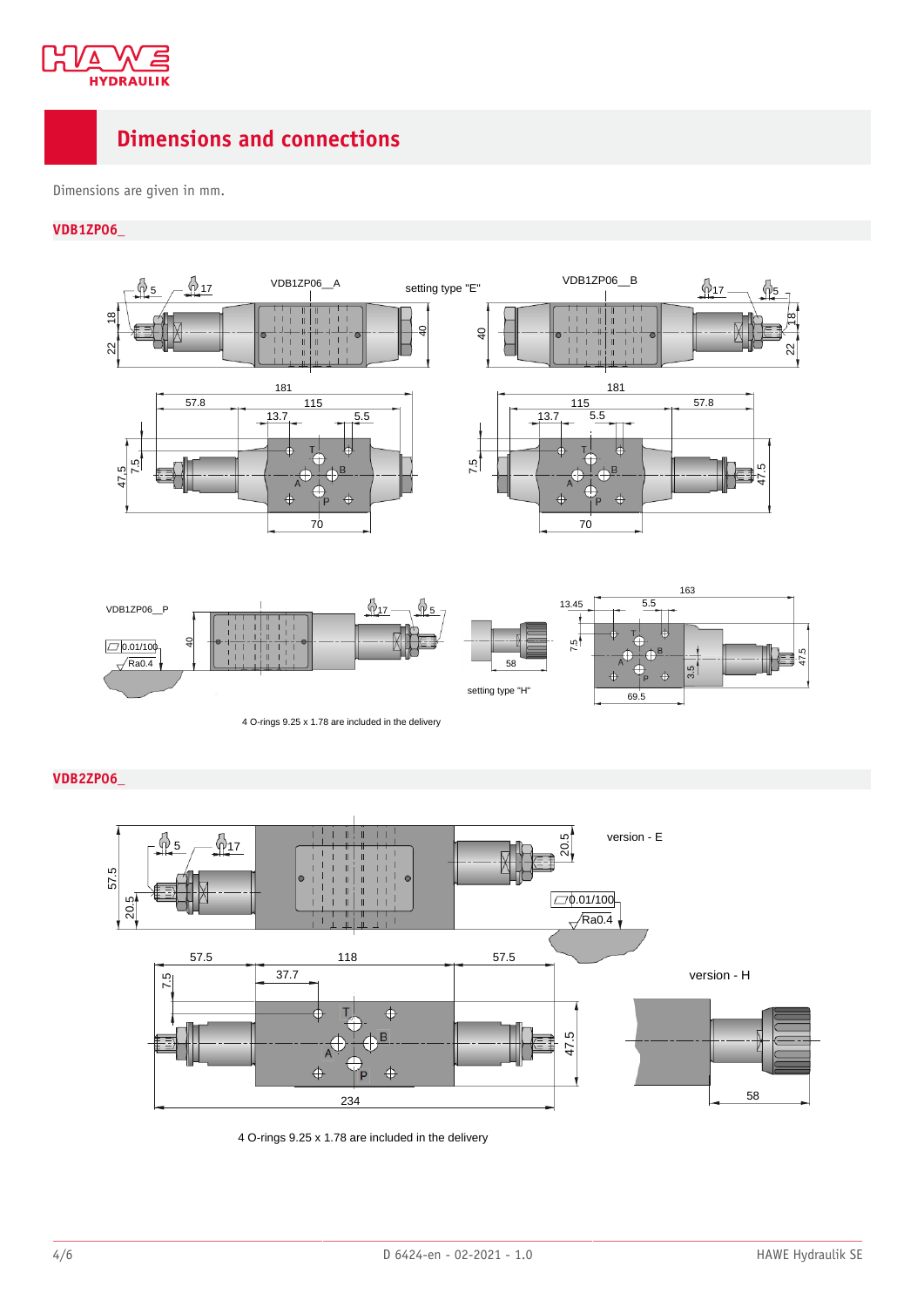

# <span id="page-4-0"></span>**Order information**

### **Type code**

| <b>VDB</b> | $\mathbf 1$ | <b>ZP06</b> | Е    | 250          | B                |                                                |                                      |            |                           |                                                         |
|------------|-------------|-------------|------|--------------|------------------|------------------------------------------------|--------------------------------------|------------|---------------------------|---------------------------------------------------------|
|            |             |             |      |              |                  | pressure control in                            | A                                    |            | $A \rightarrow T$         | A P<br>T B                                              |
|            |             |             |      |              |                  |                                                | $\sf B$                              |            | $\mathsf{B}\to\mathsf{T}$ | 'A 'P<br>B                                              |
|            |             |             |      |              |                  |                                                | $\sf P$                              |            | $P \rightarrow T$         | B                                                       |
|            |             |             |      |              |                  |                                                | AB*                                  |            |                           | $A \rightarrow B$ ; $B \rightarrow A$<br>B              |
|            |             |             |      |              |                  |                                                |                                      | *VDB2_only |                           |                                                         |
|            |             |             |      |              | pressure ranges  | 100                                            | 2-100 bar                            |            |                           |                                                         |
|            |             |             |      |              |                  | 150                                            | 5-150 bar                            |            |                           |                                                         |
|            |             |             |      |              |                  | 320                                            | 50-320 bar                           |            |                           |                                                         |
|            |             |             |      | setting type | E<br>$\mathsf H$ |                                                | with hexagonal key<br>with handwheel |            |                           |                                                         |
|            |             | size        | ZP06 |              |                  |                                                |                                      |            |                           | hole pattern according ISO4401-03-02-0-05 (NG06)        |
|            |             |             |      |              |                  | number of pressure limiting valves in housing  |                                      | VDB1       |                           | pressure-limiting valve in line A,<br>line B, or line P |
|            |             |             |      |              |                  |                                                |                                      | VDB2       | line B                    | pressure-limiting valve in line A and                   |
| type       |             |             |      |              |                  | intermediate plate for pressure-limiting valve |                                      |            |                           |                                                         |